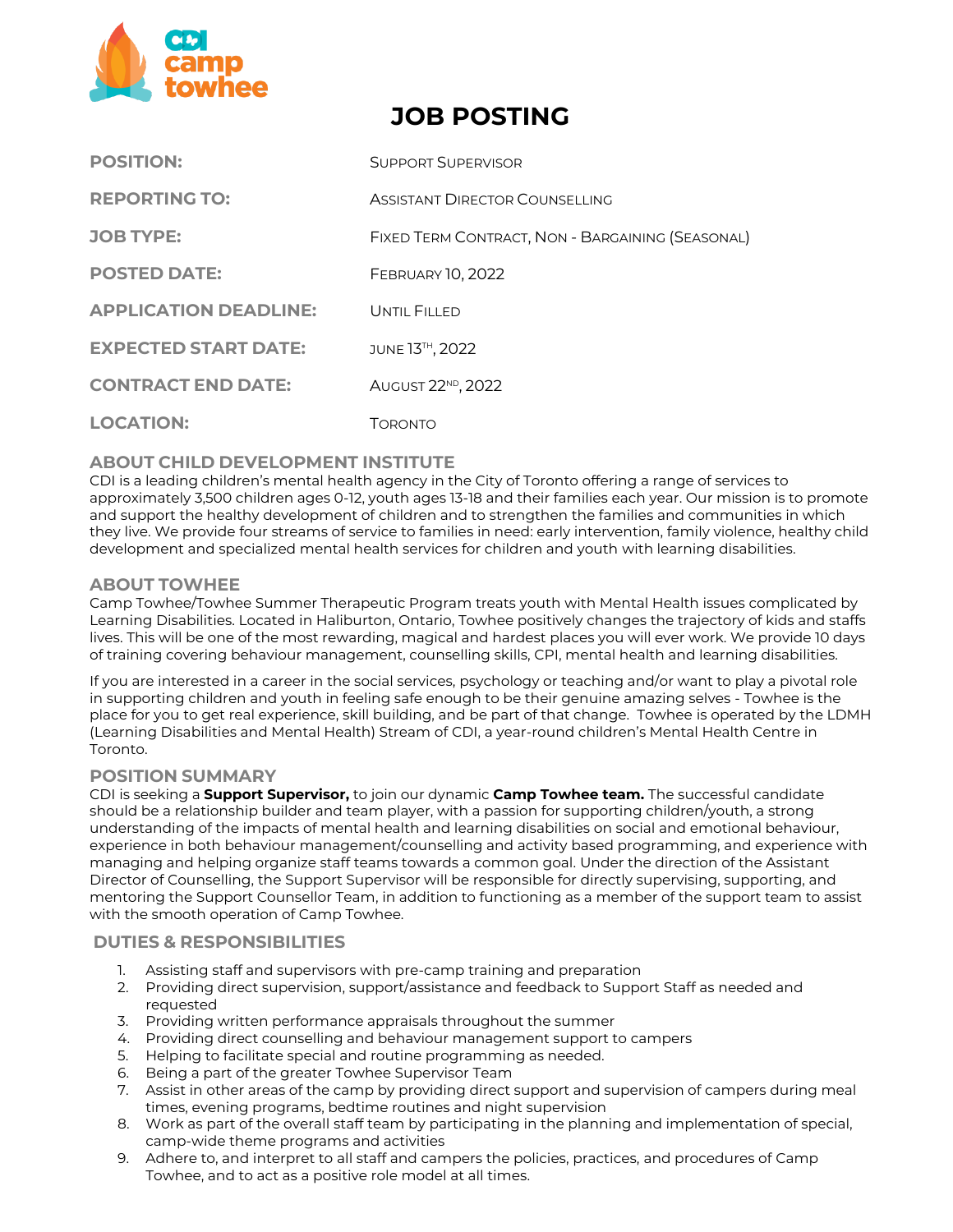# **MINIMUM QUALIFICATIONS AND SKILLS**

- Two (2) or more years in a post-secondary degree or equivalent experience
- Previous professional experience working at Towhee or a related program within a camp environment, strongly preferred
- Experience supervising and/or working collaboratively with a team
- Experience working with children and/or youth, preferably our population
- Experience with behaviour management and supportive counselling
- Personal, professional, or educational experiences in a related field
- Ability to assume responsibility and exercise good judgment in making decisions within the scope of authority of the position
- Must have a current and valid police records check with vulnerable sector screening
- Bronze Cross swimming qualifications or higher, strongly preferred
- Standard First Aid with CPR C
- Demonstrated ability to work in a respectful and aware manner with groups from diverse background and experiences.

# **WORKING CONDITIONS**

- Fast-paced work environment.
- Interacts with campers, other staff, supervisors/directors, family members, and visitors as required.
- As needed requirement to lift children (up to 45 lbs.), in addition to bending, stooping, stretching, squatting, pushing, pulling, sitting, walking, and climbing stairs
- Possibility of participation in canoe trip, involving paddling, portaging, hiking, swimming, carrying equipment, and sleeping in tents.
- Noise level can be moderate to loud.
- Intermittent physical activity including sitting, standing, walking, running, lifting and generally supporting campers and staff in camp activities and games.

**COMPENSATION**: Towhee offers competitive camp salaries, which include room/board, and are subject to applicant qualifications and previous experience

## **APPLICATION INSTRUCTIONS:**

Please complete the Online Application located at [\(https://www.childdevelop.ca/towhee/staff/staff-application/\)](https://www.childdevelop.ca/towhee/staff/staff-application/) AND submit your chronological resume via e-mail to:

## Child Development Institute

#### Human Resources

E-mail: [hwenban@childdevelop.ca](mailto:hwenban@childdevelop.ca) and [careers@childdevelop.ca](mailto:careers@childdevelop.ca)

*Thank you in advance for your interest. However, due to the volume of resumes received, only those candidates selected for interviews will be contacted.* 

#### **DIVERSITY AND INCLUSION:**

*Child Development Institute is an Equal Opportunity Employer. We value inclusivity & diversity in the workplace. We actively encourage applications from members of groups with historical and/or current barriers to equity, including, but not limited to,*

- *First Nations, Métis and Inuit peoples, and all other Indigenous peoples;*
- members of groups that commonly experience discrimination due to race, ancestry, colour, religion and/or spiritual *beliefs, or place of origin;*
- *persons with visible and/or invisible (physical and/or mental) disabilities; and*
- *persons of marginalized sexual orientations, gender identities, and gender expressions.*

*We recognize that many of these identities intersect and that therefore, equity, diversity and inclusion can be complex. We*  value the contributions that each person brings, and are committed to ensuring full and equal participation for all in our *community.*

#### **ACCOMMODATION:**

*Child Development Institute is committed to creating an accessible and inclusive organization. In accordance with the Accessibility for Ontarians with Disabilities Act, 2005 (AODA) and the Ontario Human Rights Code (OHRC). Child Development Institute will provide accommodations throughout the recruitment & selection process to applicants with disabilities. During any stage of the recruitment process, please notify Human Resources of the nature of any accommodation(s) you may require. Any information received relating to accommodation measures will be addressed confidentially.*